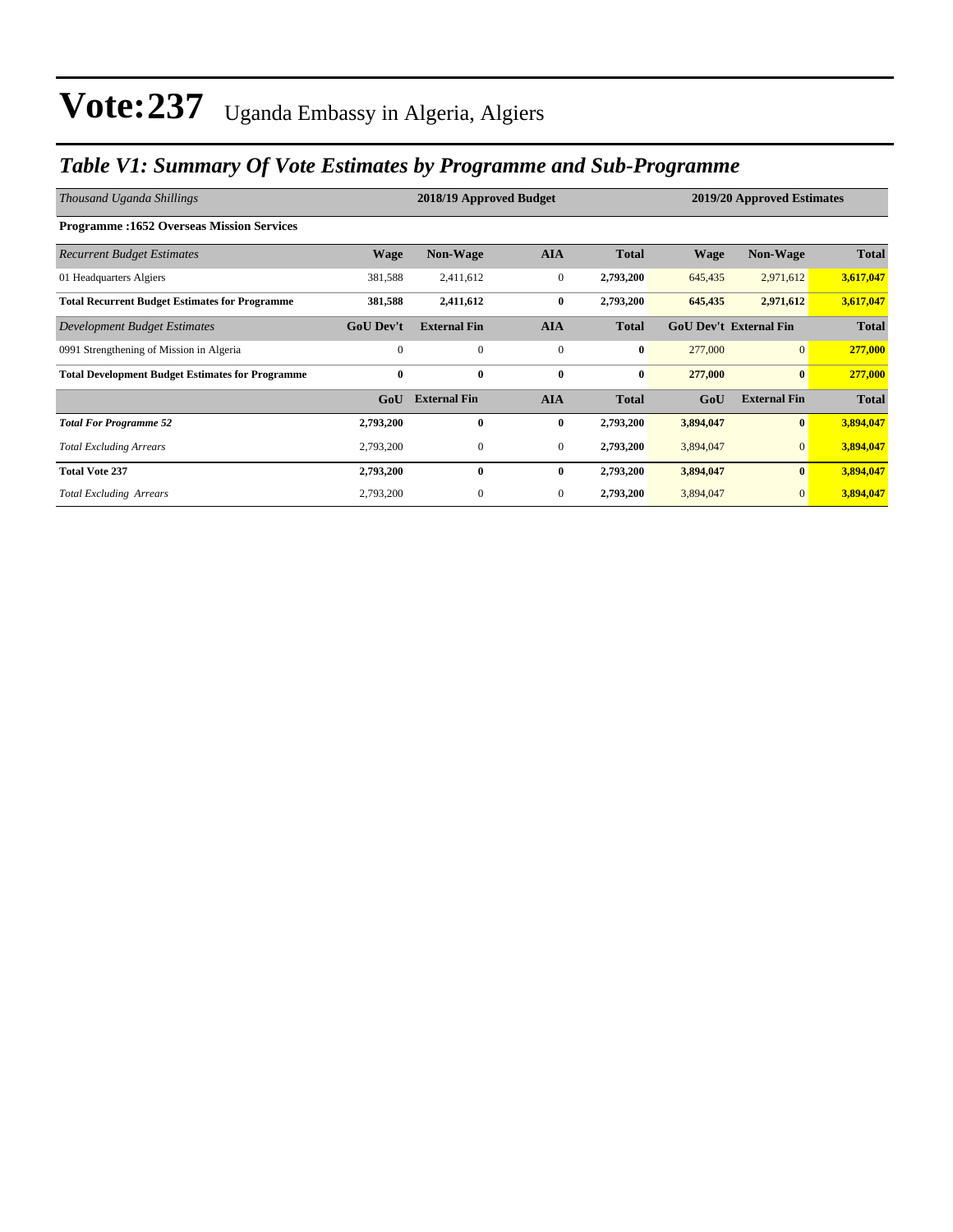## *Table V2: Summary Vote Estimates by Item*

| Thousand Uganda Shillings                                 |           | 2018/19 Approved Budget |              |              |           | 2019/20Approved Estimates |              |  |  |
|-----------------------------------------------------------|-----------|-------------------------|--------------|--------------|-----------|---------------------------|--------------|--|--|
|                                                           | GoU       | <b>External Fin</b>     | <b>AIA</b>   | <b>Total</b> | GoU       | <b>External Fin</b>       | <b>Total</b> |  |  |
| <b>Employees, Goods and Services (Outputs Provided)</b>   | 2,793,200 | $\bf{0}$                | $\bf{0}$     | 2,793,200    | 3,617,047 | $\bf{0}$                  | 3,617,047    |  |  |
| 211103 Allowances (Inc. Casuals, Temporary)               | 709,750   | $\bf{0}$                | $\bf{0}$     | 709,750      | 1,059,512 | $\bf{0}$                  | 1,059,512    |  |  |
| 211105 Missions staff salaries                            | 381,588   | $\bf{0}$                | $\bf{0}$     | 381,588      | 645,435   | $\bf{0}$                  | 645,435      |  |  |
| 212201 Social Security Contributions                      | 4         | $\bf{0}$                | $\mathbf{0}$ | 4            | 77,758    | $\mathbf{0}$              | 77,758       |  |  |
| 213001 Medical expenses (To employees)                    | 10,254    | $\bf{0}$                | $\bf{0}$     | 10,254       | 40,093    | $\bf{0}$                  | 40,093       |  |  |
| 221001 Advertising and Public Relations                   | 12,773    | $\bf{0}$                | $\bf{0}$     | 12,773       | 16,189    | $\bf{0}$                  | 16,189       |  |  |
| 221003 Staff Training                                     | $\bf{0}$  | $\bf{0}$                | $\bf{0}$     | $\bf{0}$     | 21,000    | $\bf{0}$                  | 21,000       |  |  |
| 221009 Welfare and Entertainment                          | 20,803    | $\bf{0}$                | $\bf{0}$     | 20,803       | 20,803    | $\mathbf{0}$              | 20,803       |  |  |
| 221011 Printing, Stationery, Photocopying and Binding     | 16,603    | $\bf{0}$                | $\bf{0}$     | 16,603       | 15,603    | $\bf{0}$                  | 15,603       |  |  |
| 221014 Bank Charges and other Bank related costs          | $\bf{0}$  | $\bf{0}$                | $\bf{0}$     | $\bf{0}$     | 1,500     | $\bf{0}$                  | 1,500        |  |  |
| 222001 Telecommunications                                 | 15,000    | $\bf{0}$                | $\bf{0}$     | 15,000       | 11,000    | $\bf{0}$                  | 11,000       |  |  |
| 222002 Postage and Courier                                | 2,000     | $\bf{0}$                | $\bf{0}$     | 2,000        | 6,000     | $\mathbf{0}$              | 6,000        |  |  |
| 222003 Information and communications technology<br>(ICT) | 4         | $\bf{0}$                | $\bf{0}$     | 4            | 1,992     | $\bf{0}$                  | 1,992        |  |  |
| 223001 Property Expenses                                  | 1,996     | $\bf{0}$                | $\bf{0}$     | 1,996        | 1,500     | $\bf{0}$                  | 1,500        |  |  |
| 223003 Rent – (Produced Assets) to private entities       | 1,293,614 | $\bf{0}$                | $\bf{0}$     | 1,293,614    | 1,371,616 | $\bf{0}$                  | 1,371,616    |  |  |
| 223004 Guard and Security services                        | 500       | $\bf{0}$                | $\bf{0}$     | 500          | 500       | $\mathbf{0}$              | 500          |  |  |
| 223005 Electricity                                        | 8,362     | $\bf{0}$                | $\bf{0}$     | 8,362        | 18,952    | $\mathbf{0}$              | 18,952       |  |  |
| 223006 Water                                              | 3,610     | $\bf{0}$                | $\bf{0}$     | 3,610        | 8,147     | $\bf{0}$                  | 8,147        |  |  |
| 226001 Insurances                                         | 3,500     | $\bf{0}$                | $\bf{0}$     | 3,500        | 3,500     | $\bf{0}$                  | 3,500        |  |  |
| 227001 Travel inland                                      | 74,179    | $\bf{0}$                | $\bf{0}$     | 74,179       | 101,187   | $\bf{0}$                  | 101,187      |  |  |
| 227002 Travel abroad                                      | 228,759   | $\bf{0}$                | $\bf{0}$     | 228,759      | 186,059   | $\bf{0}$                  | 186,059      |  |  |
| 227004 Fuel, Lubricants and Oils                          | 5,000     | $\bf{0}$                | $\bf{0}$     | 5,000        | 6,001     | $\bf{0}$                  | 6,001        |  |  |
| 228001 Maintenance - Civil                                | $\bf{0}$  | $\bf{0}$                | $\bf{0}$     | $\bf{0}$     | 500       | $\bf{0}$                  | 500          |  |  |
| 228002 Maintenance - Vehicles                             | 3,901     | $\bf{0}$                | $\bf{0}$     | 3,901        | 2,200     | $\bf{0}$                  | 2,200        |  |  |
| 228003 Maintenance – Machinery, Equipment &<br>Furniture  | 1,000     | $\bf{0}$                | $\bf{0}$     | 1,000        | $\bf{0}$  | $\bf{0}$                  | $\mathbf{0}$ |  |  |
| <b>Investment</b> (Capital Purchases)                     | $\bf{0}$  | $\bf{0}$                | $\bf{0}$     | $\bf{0}$     | 277,000   | $\bf{0}$                  | 277,000      |  |  |
| 312202 Machinery and Equipment                            | $\bf{0}$  | $\bf{0}$                | $\bf{0}$     | $\bf{0}$     | 150,000   | $\bf{0}$                  | 150,000      |  |  |
| 312203 Furniture & Fixtures                               | $\bf{0}$  | $\bf{0}$                | $\bf{0}$     | $\bf{0}$     | 127,000   | $\bf{0}$                  | 127,000      |  |  |
| <b>Grand Total Vote 237</b>                               | 2,793,200 | $\bf{0}$                | $\bf{0}$     | 2,793,200    | 3,894,047 | $\bf{0}$                  | 3,894,047    |  |  |
| <b>Total Excluding Arrears</b>                            | 2,793,200 | $\boldsymbol{0}$        | $\mathbf{0}$ | 2,793,200    | 3,894,047 | $\mathbf{0}$              | 3,894,047    |  |  |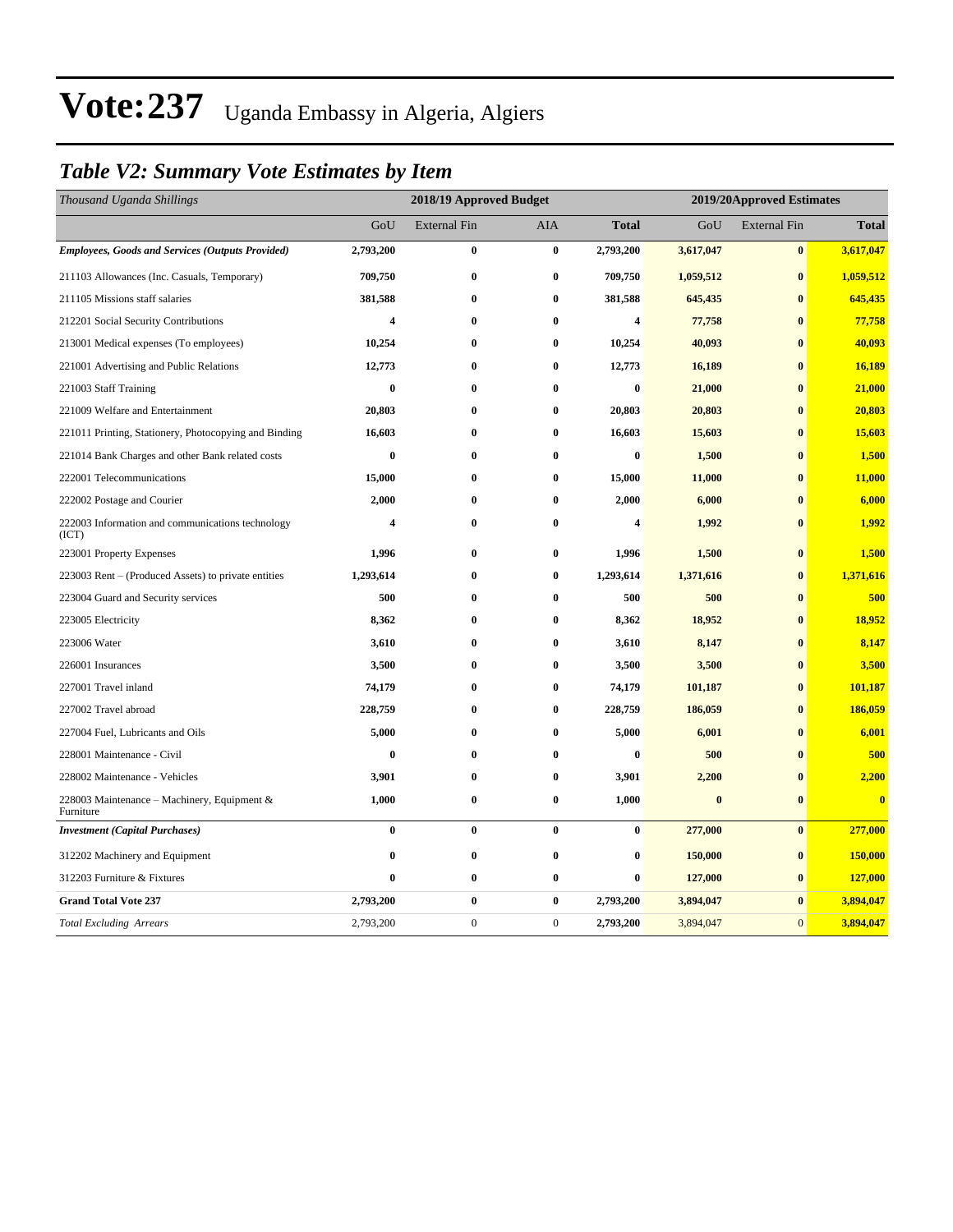### *Table V3: Detailed Estimates by Programme, Sub Programme, Output and Item*

#### *Programme :1652 Overseas Mission Services*

*Recurrent Budget Estimates*

#### **SubProgramme 01 Headquarters Algiers**

| Thousand Uganda Shillings                              |                  | 2018/19 Approved Budget<br>2019/20 Approved Estimates |                  |              |                  |              |              |
|--------------------------------------------------------|------------------|-------------------------------------------------------|------------------|--------------|------------------|--------------|--------------|
| <b>Outputs Provided</b>                                | Wage             | Non Wage                                              | <b>AIA</b>       | <b>Total</b> | Wage             | Non Wage     | <b>Total</b> |
| <b>Output 165201 Cooperation frameworks</b>            |                  |                                                       |                  |              |                  |              |              |
| 211103 Allowances (Inc. Casuals, Temporary)            | $\boldsymbol{0}$ | 75,000                                                | $\boldsymbol{0}$ | 75,000       | $\overline{0}$   | 421,285      | 421,285      |
| 211105 Missions staff salaries                         | 381,588          | $\boldsymbol{0}$                                      | $\boldsymbol{0}$ | 381,588      | 322,718          | $\mathbf{0}$ | 322,718      |
| 212201 Social Security Contributions                   | $\boldsymbol{0}$ | $\boldsymbol{0}$                                      | $\boldsymbol{0}$ | $\bf{0}$     | $\boldsymbol{0}$ | 77,758       | 77,758       |
| 221011 Printing, Stationery, Photocopying and Binding  | $\boldsymbol{0}$ | $\boldsymbol{0}$                                      | $\boldsymbol{0}$ | $\bf{0}$     | $\boldsymbol{0}$ | 8,971        | 8,971        |
| 221014 Bank Charges and other Bank related costs       | $\boldsymbol{0}$ | $\boldsymbol{0}$                                      | $\boldsymbol{0}$ | $\bf{0}$     | $\mathbf{0}$     | 500          | 500          |
| 222001 Telecommunications                              | $\overline{0}$   | $\boldsymbol{0}$                                      | $\boldsymbol{0}$ | $\bf{0}$     | $\mathbf{0}$     | 5,500        | 5,500        |
| 222003 Information and communications technology (ICT) | $\boldsymbol{0}$ | $\overline{4}$                                        | $\boldsymbol{0}$ | 4            | $\mathbf{0}$     | 1,000        | 1,000        |
| 223001 Property Expenses                               | $\boldsymbol{0}$ | 1,996                                                 | $\boldsymbol{0}$ | 1,996        | $\boldsymbol{0}$ | 1,500        | 1,500        |
| 223003 Rent – (Produced Assets) to private entities    | $\boldsymbol{0}$ | 862,410                                               | $\boldsymbol{0}$ | 862,410      | $\boldsymbol{0}$ | 819,318      | 819,318      |
| 223005 Electricity                                     | $\boldsymbol{0}$ | 8,362                                                 | $\boldsymbol{0}$ | 8,362        | $\boldsymbol{0}$ | 18,952       | 18,952       |
| 223006 Water                                           | $\boldsymbol{0}$ | 3,610                                                 | $\boldsymbol{0}$ | 3,610        | $\boldsymbol{0}$ | 8,147        | 8,147        |
| 226001 Insurances                                      | $\boldsymbol{0}$ | 3,500                                                 | $\boldsymbol{0}$ | 3,500        | $\boldsymbol{0}$ | 3,500        | 3,500        |
| 227001 Travel inland                                   | $\boldsymbol{0}$ | 5,926                                                 | $\boldsymbol{0}$ | 5,926        | $\boldsymbol{0}$ | 21,000       | 21,000       |
| 227002 Travel abroad                                   | $\boldsymbol{0}$ | 10,000                                                | $\boldsymbol{0}$ | 10,000       | $\boldsymbol{0}$ | 69,859       | 69,859       |
| 227004 Fuel, Lubricants and Oils                       | $\boldsymbol{0}$ | 2,000                                                 | $\boldsymbol{0}$ | 2,000        | $\mathbf{0}$     | 2,000        | 2,000        |
| 228002 Maintenance - Vehicles                          | $\boldsymbol{0}$ | $\overline{0}$                                        | $\boldsymbol{0}$ | $\bf{0}$     | $\boldsymbol{0}$ | 200          | <b>200</b>   |
| <b>Total Cost of Output 01</b>                         | 381,588          | 972,808                                               | 0                | 1,354,396    | 322,718          | 1,459,491    | 1,782,208    |
| Output 165202 Consulars services                       |                  |                                                       |                  |              |                  |              |              |
| 211103 Allowances (Inc. Casuals, Temporary)            | $\boldsymbol{0}$ | 60,467                                                | $\boldsymbol{0}$ | 60,467       | $\overline{0}$   | 224,017      | 224,017      |
| 211105 Missions staff salaries                         | $\overline{0}$   | $\boldsymbol{0}$                                      | $\boldsymbol{0}$ | $\bf{0}$     | 129,087          | $\mathbf{0}$ | 129,087      |
| 212201 Social Security Contributions                   | $\boldsymbol{0}$ | $\overline{4}$                                        | $\boldsymbol{0}$ | 4            | $\mathbf{0}$     | $\mathbf{0}$ | $\mathbf{0}$ |
| 213001 Medical expenses (To employees)                 | $\boldsymbol{0}$ | 10,254                                                | $\boldsymbol{0}$ | 10,254       | $\boldsymbol{0}$ | 39,841       | 39,841       |
| 221003 Staff Training                                  | $\boldsymbol{0}$ | $\boldsymbol{0}$                                      | $\boldsymbol{0}$ | $\bf{0}$     | $\boldsymbol{0}$ | 21,000       | 21,000       |
| 221011 Printing, Stationery, Photocopying and Binding  | $\boldsymbol{0}$ | 2,800                                                 | $\boldsymbol{0}$ | 2,800        | $\boldsymbol{0}$ | 1,800        | 1,800        |
| 221014 Bank Charges and other Bank related costs       | $\boldsymbol{0}$ | $\mathbf{0}$                                          | $\boldsymbol{0}$ | $\mathbf{0}$ | $\boldsymbol{0}$ | 1,000        | <b>1,000</b> |
| 222001 Telecommunications                              | $\boldsymbol{0}$ | 11,000                                                | $\boldsymbol{0}$ | 11,000       | $\mathbf{0}$     | 2,750        | 2,750        |
| 223003 Rent – (Produced Assets) to private entities    | $\boldsymbol{0}$ | 431,205                                               | $\boldsymbol{0}$ | 431,205      | $\boldsymbol{0}$ | 215,602      | 215,602      |
| 223004 Guard and Security services                     | $\boldsymbol{0}$ | 500                                                   | $\boldsymbol{0}$ | 500          | $\mathbf{0}$     | 500          | 500          |
| 227001 Travel inland                                   | $\boldsymbol{0}$ | 10,000                                                | $\boldsymbol{0}$ | 10,000       | $\mathbf{0}$     | 18,000       | 18,000       |
| 227002 Travel abroad                                   | $\boldsymbol{0}$ | 116,032                                               | $\mathbf{0}$     | 116,032      | $\mathbf{0}$     | 32,000       | 32,000       |
| 227004 Fuel, Lubricants and Oils                       | $\boldsymbol{0}$ | $\boldsymbol{0}$                                      | $\boldsymbol{0}$ | $\bf{0}$     | $\mathbf{0}$     | 3,000        | 3,000        |
| 228001 Maintenance - Civil                             | $\boldsymbol{0}$ | $\boldsymbol{0}$                                      | $\boldsymbol{0}$ | $\bf{0}$     | $\boldsymbol{0}$ | 500          | 500          |
| 228002 Maintenance - Vehicles                          | $\boldsymbol{0}$ | 3,901                                                 | $\boldsymbol{0}$ | 3,901        | $\mathbf{0}$     | 2,000        | 2,000        |
| 228003 Maintenance - Machinery, Equipment & Furniture  | $\boldsymbol{0}$ | 1,000                                                 | $\boldsymbol{0}$ | 1,000        | $\boldsymbol{0}$ | $\mathbf{0}$ | $\mathbf{0}$ |
| <b>Total Cost of Output 02</b>                         | 0                | 647,164                                               | 0                | 647,164      | 129,087          | 562,010      | 691,097      |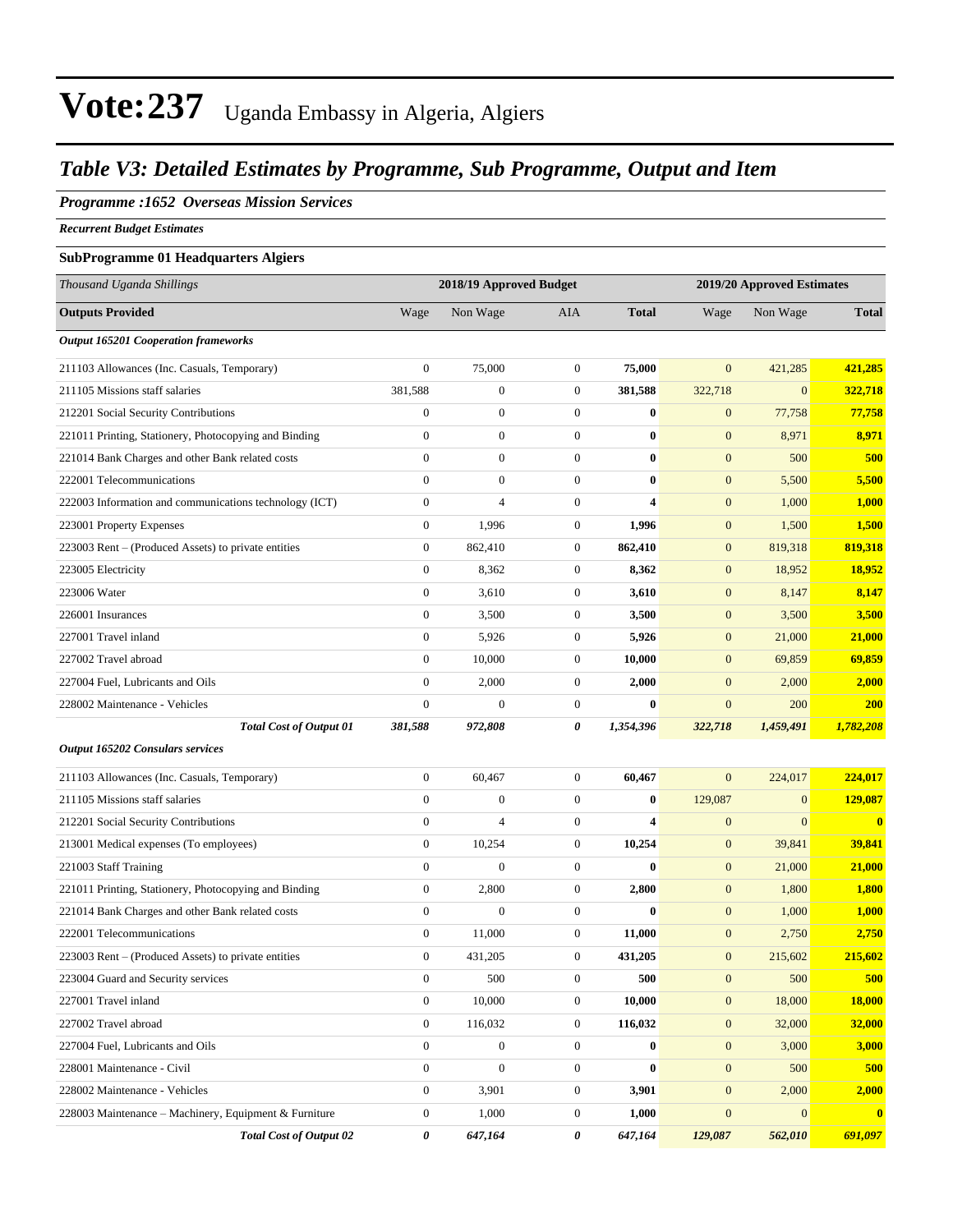#### *Output 165204 Promotion of trade, tourism, education, and investment*

| 211103 Allowances (Inc. Casuals, Temporary)            | $\overline{0}$ | 574,283        | $\overline{0}$ | 574,283      | $\overline{0}$ | 414,210        | 414,210   |
|--------------------------------------------------------|----------------|----------------|----------------|--------------|----------------|----------------|-----------|
| 211105 Missions staff salaries                         | $\Omega$       | $\mathbf{0}$   | $\Omega$       | $\bf{0}$     | 193,631        | $\overline{0}$ | 193,631   |
| 213001 Medical expenses (To employees)                 | $\Omega$       | $\overline{0}$ | $\Omega$       | $\bf{0}$     | $\mathbf{0}$   | 252            | 252       |
| 221001 Advertising and Public Relations                | $\overline{0}$ | 12,773         | $\Omega$       | 12,773       | $\mathbf{0}$   | 16,189         | 16,189    |
| 221009 Welfare and Entertainment                       | $\overline{0}$ | 20,803         | $\Omega$       | 20,803       | $\mathbf{0}$   | 20,803         | 20,803    |
| 221011 Printing, Stationery, Photocopying and Binding  | $\overline{0}$ | 13,803         | $\mathbf{0}$   | 13,803       | $\mathbf{0}$   | 4,832          | 4,832     |
| 222001 Telecommunications                              | $\overline{0}$ | 4,000          | $\overline{0}$ | 4,000        | $\mathbf{0}$   | 2,750          | 2,750     |
| 222002 Postage and Courier                             | $\overline{0}$ | 2,000          | $\overline{0}$ | 2,000        | $\mathbf{0}$   | 6,000          | 6,000     |
| 222003 Information and communications technology (ICT) | $\overline{0}$ | $\overline{0}$ | $\mathbf{0}$   | $\mathbf{0}$ | $\mathbf{0}$   | 992            | 992       |
| 223003 Rent – (Produced Assets) to private entities    | $\overline{0}$ | $\overline{0}$ | $\mathbf{0}$   | $\bf{0}$     | $\mathbf{0}$   | 336,695        | 336,695   |
| 227001 Travel inland                                   | $\overline{0}$ | 58,253         | $\overline{0}$ | 58,253       | $\mathbf{0}$   | 62,187         | 62,187    |
| 227002 Travel abroad                                   | $\overline{0}$ | 102,726        | $\mathbf{0}$   | 102,726      | $\mathbf{0}$   | 84,200         | 84,200    |
| 227004 Fuel, Lubricants and Oils                       | $\overline{0}$ | 3,000          | $\overline{0}$ | 3,000        | $\mathbf{0}$   | 1,001          | 1,001     |
| <b>Total Cost of Output 04</b>                         | 0              | 791,641        | 0              | 791,641      | 193,631        | 950,111        | 1,143,741 |
| <b>Total Cost Of Outputs Provided</b>                  | 381,588        | 2,411,612      | $\bf{0}$       | 2,793,200    | 645,435        | 2,971,612      | 3,617,047 |
| <b>Total Cost for SubProgramme 01</b>                  | 381,588        | 2,411,612      | $\mathbf{0}$   | 2,793,200    | 645,435        | 2,971,612      | 3,617,047 |
| <b>Total Excluding Arrears</b>                         | 381,588        | 2,411,612      | $\overline{0}$ | 2,793,200    | 645,435        | 2,971,612      | 3,617,047 |
| <b>Development Budget Estimates</b>                    |                |                |                |              |                |                |           |

#### **Project 0991 Strengthening of Mission in Algeria**

| Thousand Uganda Shillings                                              | 2018/19 Approved Budget       |                     |                  |              | 2019/20 Approved Estimates |                               |              |
|------------------------------------------------------------------------|-------------------------------|---------------------|------------------|--------------|----------------------------|-------------------------------|--------------|
| <b>Capital Purchases</b>                                               | <b>GoU Dev't External Fin</b> |                     | <b>AIA</b>       | <b>Total</b> |                            | <b>GoU Dev't External Fin</b> | <b>Total</b> |
| Output 165275 Purchase of Motor Vehicles and Other Transport Equipment |                               |                     |                  |              |                            |                               |              |
| 312202 Machinery and Equipment                                         | $\mathbf{0}$                  | $\mathbf{0}$        | $\overline{0}$   | $\bf{0}$     | 150,000                    | $\mathbf{0}$                  | 150,000      |
| <b>Total Cost Of Output 165275</b>                                     | 0                             | 0                   | 0                | 0            | 150,000                    | $\boldsymbol{\theta}$         | 150,000      |
| Output 165278 Purchase of Furniture and fictures                       |                               |                     |                  |              |                            |                               |              |
| 312203 Furniture & Fixtures                                            | $\mathbf{0}$                  | $\mathbf{0}$        | $\overline{0}$   | $\bf{0}$     | 127,000                    | $\mathbf{0}$                  | 127,000      |
| Total Cost Of Output 165278                                            | 0                             | 0                   | 0                | 0            | 127,000                    | $\boldsymbol{\theta}$         | 127,000      |
| <b>Total Cost for Capital Purchases</b>                                | $\mathbf{0}$                  | $\boldsymbol{0}$    | $\overline{0}$   | $\bf{0}$     | 277,000                    | $\mathbf{0}$                  | 277,000      |
| <b>Total Cost for Project: 0991</b>                                    | $\mathbf{0}$                  | $\mathbf{0}$        | $\overline{0}$   | $\bf{0}$     | 277,000                    | $\overline{0}$                | 277,000      |
| <b>Total Excluding Arrears</b>                                         | $\mathbf{0}$                  | $\mathbf{0}$        | $\overline{0}$   | $\bf{0}$     | 277,000                    | $\overline{0}$                | 277,000      |
|                                                                        | GoU                           | <b>External Fin</b> | <b>AIA</b>       | <b>Total</b> | GoU                        | <b>External Fin</b>           | <b>Total</b> |
| <b>Total Cost for Programme 52</b>                                     | 2,793,200                     | $\bf{0}$            | $\bf{0}$         | 2,793,200    | 3,894,047                  | $\bf{0}$                      | 3,894,047    |
| <b>Total Excluding Arrears</b>                                         | 2,793,200                     | $\boldsymbol{0}$    | $\boldsymbol{0}$ | 2,793,200    | 3,894,047                  | $\overline{0}$                | 3,894,047    |
|                                                                        | GoU                           | <b>External Fin</b> | <b>AIA</b>       | <b>Total</b> | GoU                        | <b>External Fin.</b>          | <b>Total</b> |
| <b>Grand Total for Vote 237</b>                                        | 2,793,200                     | $\bf{0}$            | $\bf{0}$         | 2,793,200    | 3,894,047                  | $\bf{0}$                      | 3,894,047    |
| <b>Total Excluding Arrears</b>                                         | 2,793,200                     | $\mathbf{0}$        | $\overline{0}$   | 2,793,200    | 3,894,047                  | $\overline{0}$                | 3,894,047    |